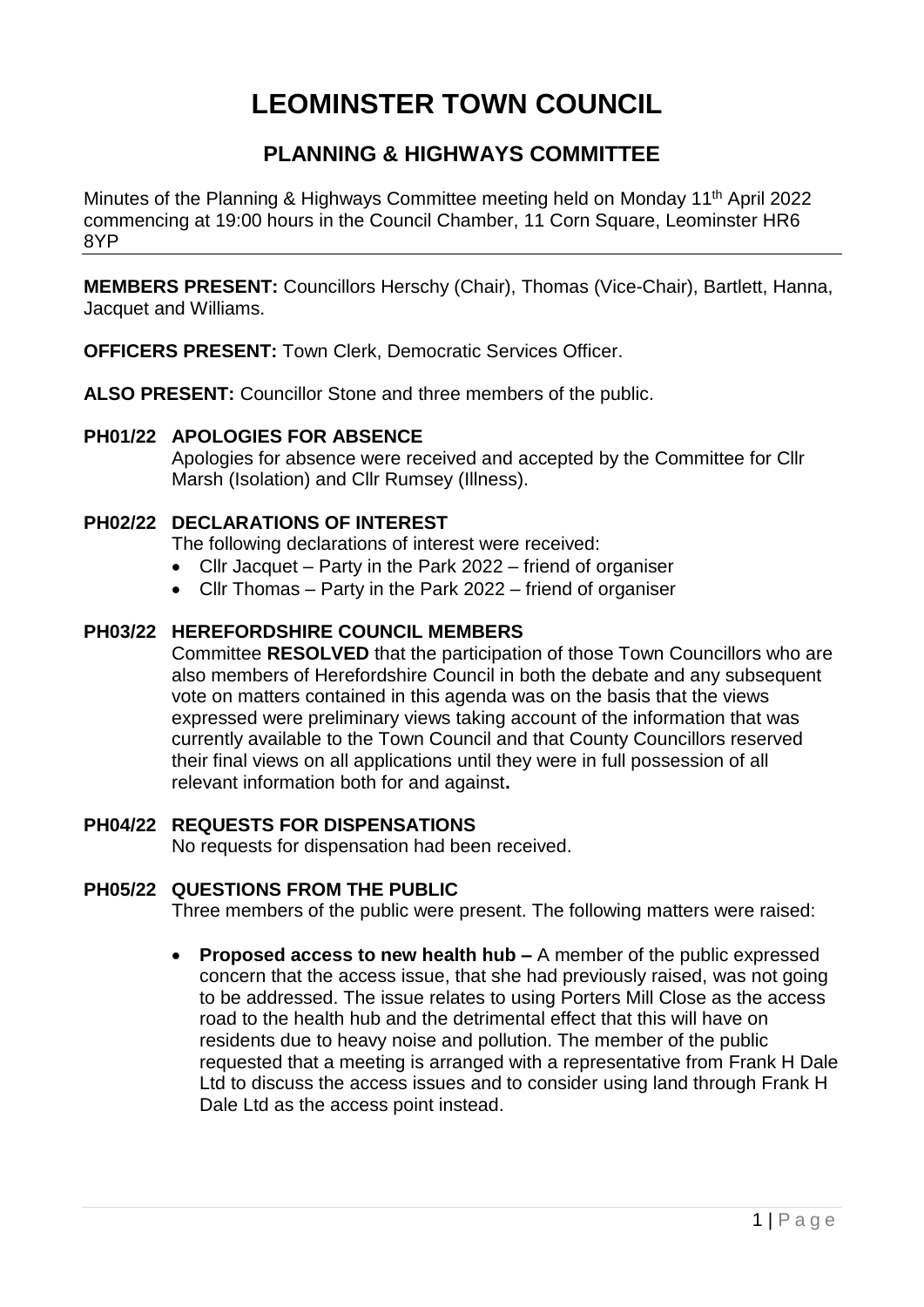#### **MINUTES**

- **Issues on A44 near Porters Mill Close** The following issues were raised:
	- o The volume of traffic on the A44 has increased greatly over the years and traffic is causing vibrations on the road, often early in the morning, affecting residents in Porters Mill Close;
	- $\circ$  There are insufficient road speed signs on the A44 advising traffic of the speed limit and many vehicles do not adhere to the 30mph speed limit. Balfour Beatty have been contacted regarding lack of signage and they advised that the Town Council should be contacted regarding the matter as funding needs to be made available for extra signage.
	- o Lorries are parking on the pavement outside residents' houses. Residents would like double yellow lines to be installed to prevent this occurring.

Cllr Stone said that he had been advised that access using land through Frank H Dale Ltd was not possible. However, he would contact a representative at Frank H Dale Ltd to arrange a meeting to discuss the issues and inform residents. Cllr Stone will also raise the issue with Cllr Harrington, Herefordshire Cabinet member for Infrastructure and Transport.

Cllr Herschy advised that the Committee would make representations to Herefordshire Council regarding the issues. It was suggested that overnight lorry parking could potentially be moved from the OK Diner to Leominster Industrial Estate which may alleviate some of the issues.

Cllr Hanna explained that the Committee are only able to give an opinion on the issues and that any action would need to be taken by Herefordshire Council and Balfour Beatty.

The member of the public requested contact details for representatives at Herefordshire Council and Balfour Beatty who are able to consider the issues and requested that residents are advised of any future meetings regarding the health hub. The clerk will try to find out contact details and forward them to the member of the public.

## **PH06/22 MINUTES OF PREVIOUS MEETING**

It was **RESOLVED** that the minutes of the Planning & Highways Committee meeting held on 21st March 2022 be agreed and signed as a correct record.

## **PH07/22 PLANNING**

**(a) Planning applications –** It was **RESOLVED** to submit the following comments to Herefordshire Council:

> **Application no & site address:** Planning Re-Consultation – **213450** - Land at Dishley Court, Newtown, Leominster, Herefordshire **Description:** Proposed development of 2 detached dwellings. **Applicant(s**)**:** Ms Caroline Sharp **Grid ref:** OS 348324, 258031 **Application type:** Planning Permission **Comment:** No Objection providing the stipulations from residents regarding access and drainage are met. The application conflicts with the Leominster Area Neighbourhood Plan LANP 3f. with regards to preserving hedges and trees and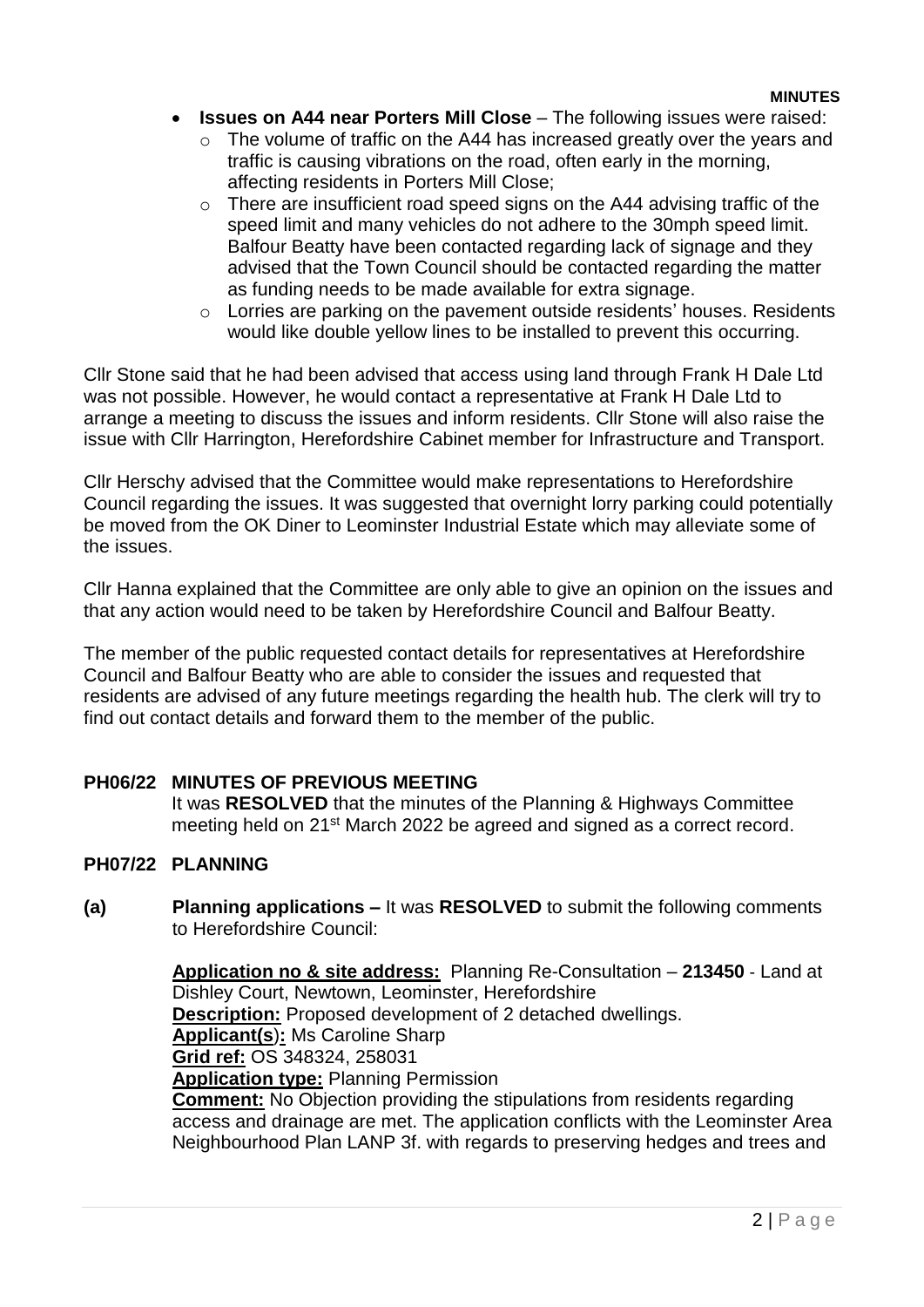#### **MINUTES**

3g. that proposals should not result in the loss of small green areas or gardens that make an important contribution to the character of an area but Newtown is not mentioned in LANP 4 as a settlement.

- **(b) New pharmacy application**  Committee considered the application to open a new pharmacy at Morrison's Supermarket, Barons Cross Road, Leominster, Herefordshire HR6 8RH and **RESOLVED** to fully support the application.
- **(c) Environment Building Standards Consultation**  Committee noted that the Task & Finish Group were unable to meet. Committee considered the Environmental Building Standards Supplementary Planning Document Questionnaire and the clerk will submit their responses.
- **(d) Local Plan Policy Options Consultation**  Committee noted that a meeting regarding the consultation will be held on Tuesday  $12<sup>th</sup>$  April from 10am – 12 noon. Cllr Herschy and Cllr Williams will attend the meeting. Committee noted that Cllrs Bartlett, Marsh and Norman had already attended a meeting regarding the consultation.

Committee **RESOLVED** to appoint a Task and Finish Group to consider the policy options within the consultation paper. The clerk will circulate a doodle poll to request volunteers for the Task and Finish Group and to set up a meeting date.

**(e) Herefordshire Minerals and Waste Local Plan (MWLP)** – Committee noted the next steps to be taken regarding the MWLP.

## **PH08/22 DECISIONS**

The following planning decisions received from Herefordshire Council were noted. These were presented at the meeting.

## **Leominster South**

**Number:** P204479/F **Current status:** Determination Made **Decision:** Approved with Conditions **Type:** Planning Permission **Location:** Detached Annexe Building at the Crabtree, Hyde Ash, Ivington, Leominster, Herefordshire HR6 0JR **Proposal:** Proposed change of use of detached annexe building to dwelling. **Comment:** No Objection subject to the property not being sold as a separate dwelling.

**Leominster South Number:** P214095/F **Current status:** Determination Made **Decision:** Approved with Conditions **Type:** Planning Permission **Location:** Upper House Farm, Upper Ivington, Leominster, Herefordshire HR6  $0.1N$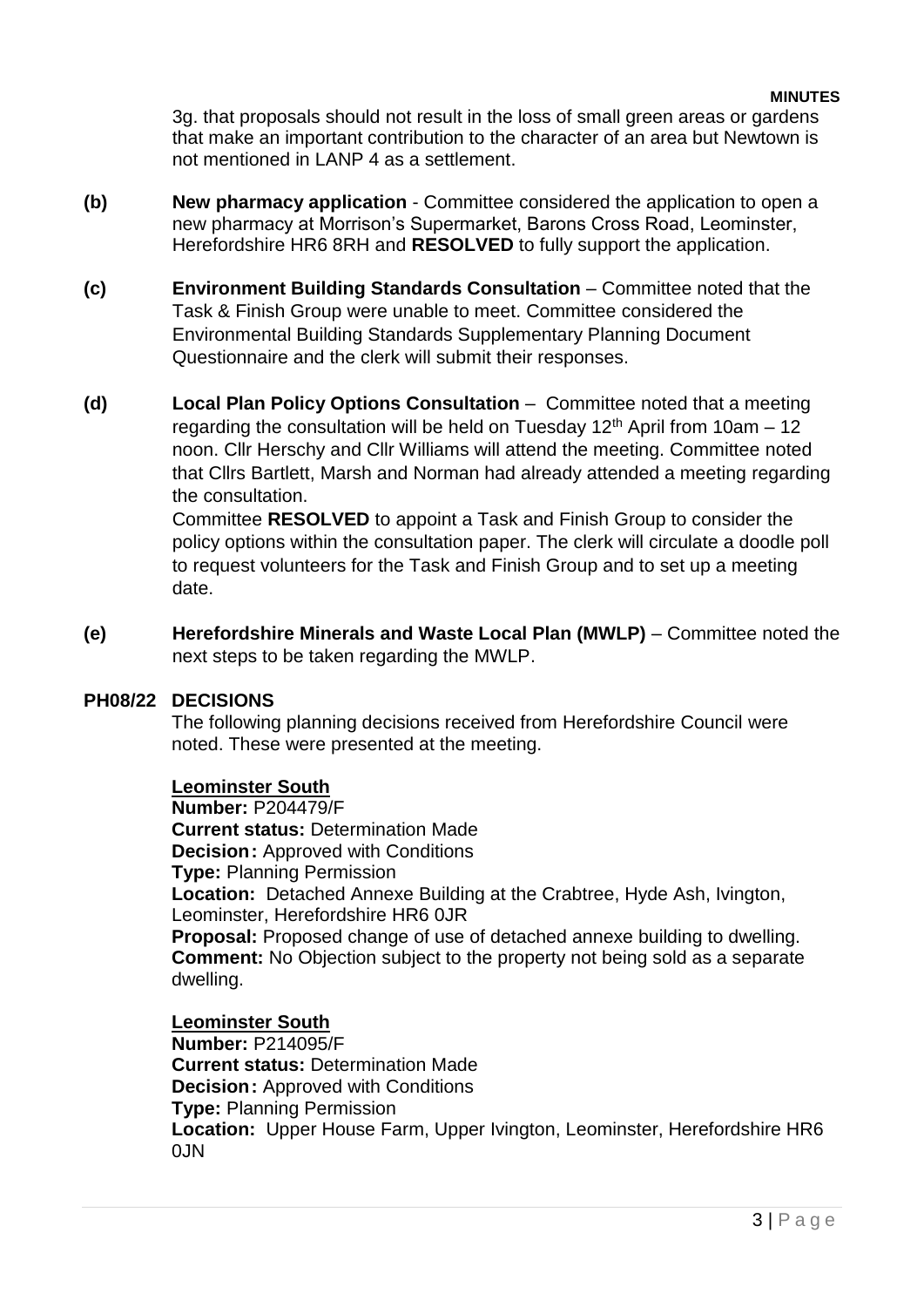**Proposal:** Proposed agricultural entrance into field at Upper House Farm, Ivington, with track to buildings. **Comment:** No Objection

#### **Leominster South**

**Number:** P214454/FH **Current status:** Determination Made **Decision: Approved with Conditions Type:** Full Householder **Location:** 65 Sandpits, Leominster, Herefordshire HR6 8HT **Proposal:** Retrospective application to retain short-wave radio antenna. **Comment:** No Objection

#### **Leominster North & Rural**

**Number:** P214002/F **Current status:** Determination Made **Decision: Approved with Conditions Type:** Planning Permission **Location:** Land to the North West Corner of Marsh Court, Mill Street, Leominster, Herefordshire **Proposal:** Full planning application for the erection of a two storey health hub (Use Class E) including an integrated pharmacy and related cycle storage, parking, servicing, landscaping, drainage and associated infrastructure works. **Comment:** No Objection. A concern was raised regarding the accessibility of the site for the residents of Leominster when there is little public transport in the

#### **Leominster West**

town.

**Number:** P220216/PA4

**Current status:** Determination Made

**Decision:** Prior Approval Not Required

**Type:** (Part 3) Class Q - Prior Approval

**Location:** Wegnalls Farm, Ginhall Lane, Leominster, Herefordshire HR6 9AQ **Proposal:** Proposed conversion of traditional agricultural building into 1 no. residential dwelling and 1 no. holiday let unit.

**Comment:** Objection - Although the application is for a prior approval determination, the Leominster Town Council Planning & Highways Committee would like to point out that the development is outside the settlement boundary LANP3 Map 3.

## **PH09/22 HIGHWAYS AND PARKING MATTERS**

**(a) Highway and Parking Matters –** Committee noted the following parking and highway issues, relating to the Parish of Leominster, that were reported at the meeting:

- There are issues with the metal grips along the side of the pavements in West Street and High Street. The clerk will raise the issue with Balfour Beatty;
- A sign outside Specsavers is protruding into the pedestrian area;
- There are insufficient parking bay line markings in Broad Street car park and the lines need to be repainted;